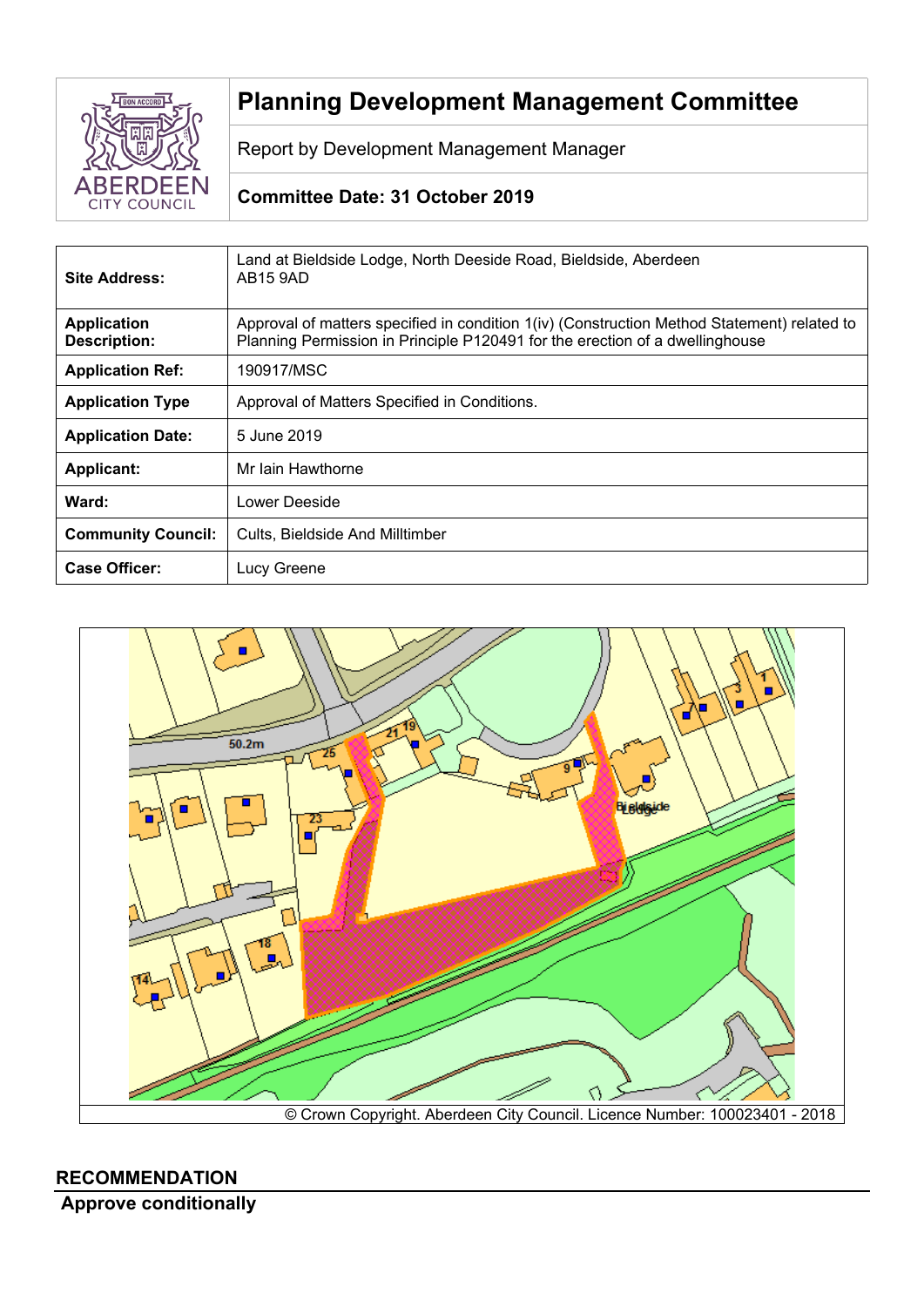## **APPLICATION BACKGROUND**

## **Site Description**

The application site consists largely of part of the garden ground associated with Bieldside Lodge, the latter lying to the north east of the site. The site also includes a connected strip of land extending northwards and linking with North Deeside Road, so that it wraps around the walled garden to the Category B listed Bieldside House and would originally have formed part of its grounds. The site is on a steep south facing slope.

The submissions state that the site extends to 3545m2. The main area is approximately 120m in length, whilst varying between approximately 35m and 7m in width. This main area of the site contains a number of trees protected by Tree Preservation Order (TPO) and is otherwise roughly grassed and self-seeded with smaller plants. There is a fall of 12m between North Deeside Road and the southern end of the garden to the rear of Bieldside Lodge. There is a further fall east/west across the site of 10m between the southern corner of the garden to the rear of Bieldside Lodge and the main site to the south of the Bieldside House gazebo. The eastern leg falls 9m between the shared horseshoe driveway and the main part of the site.

On the eastern side the site includes the south west corner of the garden ground immediately to the rear of Bieldside Lodge. It should be noted that the application site boundary does not include the driveway linking Bieldside Lodge and Bieldside House to North Deeside Road. (This driveway is 'horseshoe' shaped and was partly included in the Planning Permission in Principle (PPiP) application site boundary.)

On three sides the site is bounded by the walled garden to the listed Bieldside House. An elevated summer house/gazebo, forms a distinctive corner feature within the boundary wall. The wall and summerhouse form part of the listing. There is a metal gate within the walled garden wall providing access, across the application site and through a further gate, onto the Deeside Walkway. The southern boundary of the site runs along the boundary of the former Deeside Railway line, now a public walk and cycle way, part of the Core Path Network and a Local Nature Conservation Site. To all other sides the area is residential.

# **Relevant Planning History**

**120491** Planning Permission in Principle for Erection of Dwellinghouse Approve conditionally with legal agreement 22.12.2015

**170028/MSC** Approval of matters specified in conditions 1(design/landscaping/boundary treatment/method statement) 6(finishing materials) 7(drainage works) 8(foul sewerage facilities) 10(landscaping) 12 & 13(care, protection and maintenance of trees) of P120491 for erection of dwellinghouse. Refused 27.04.2018

**PPA-100-2090** Decision Appealed to Scottish Ministers Part allow and part refuse 11.12.18 Permission granted for conditions 1(i), 1(ii), 1(iii), 6, 7, 8, 10, 12 and 13; Permission refused for condition 1(iv) – Construction Method Statement

# **APPLICATION DESCRIPTION**

## **Description of Proposal**

This application relates to the matters specified in condition 1(iv) of the Planning Permission in Principle 120491. A previous MSC application approved the matters of: design of house,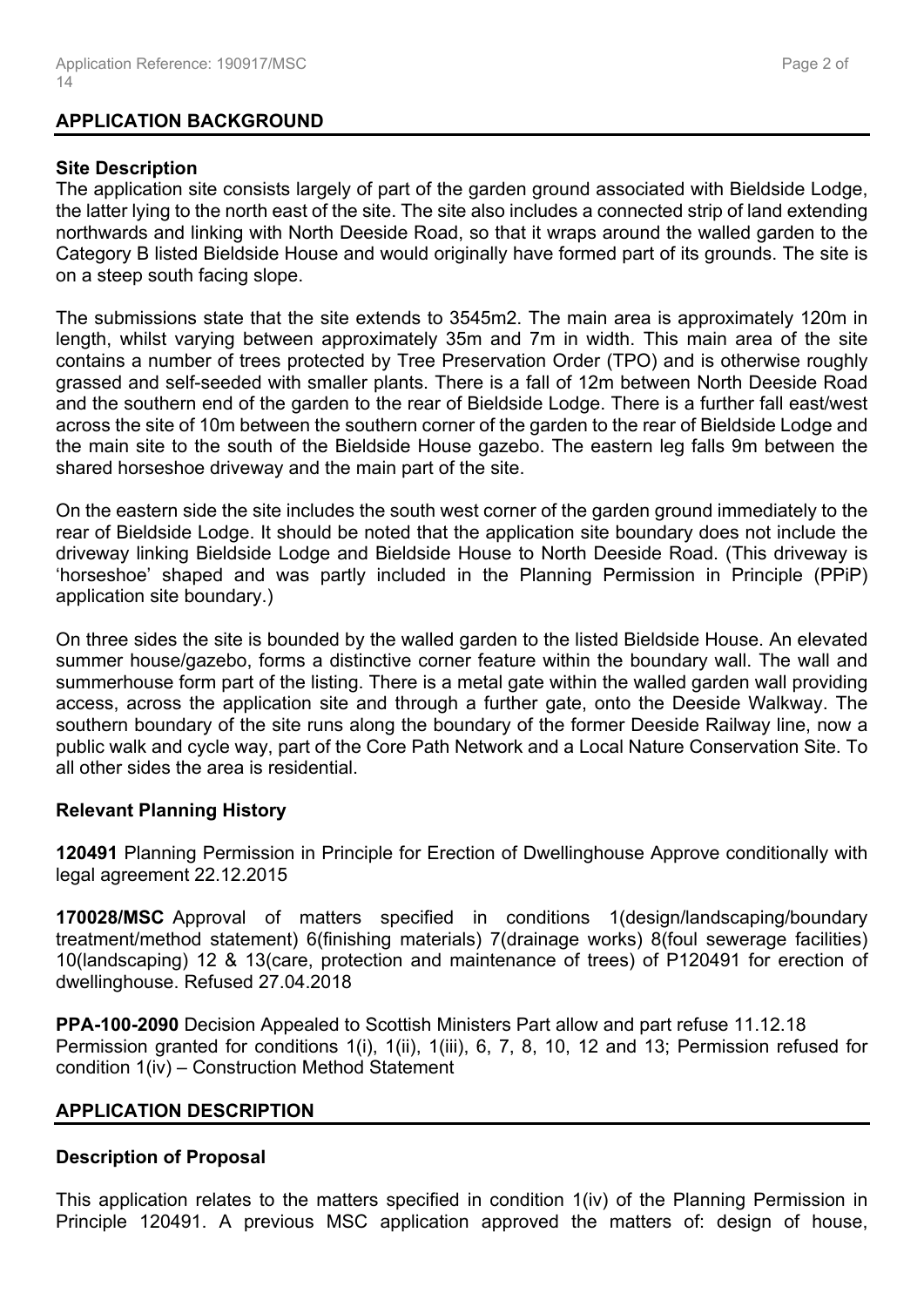landscaping, boundary treatments, external finishing materials, surface water drainage, foul drainage and water, planting of trees and landscaping, tree protection during works, management proposals for trees.

The application includes a construction method statement and supporting information to satisfy the following condition:

*(1) that no development pursuant to the planning permission in principle hereby approved shall be carried out until such time as a further application has been made to the planning authority for approval of the matters specified in this condition and such approval has been granted; these matters being details of :…*

*(iv) a construction method statement including details of how construction of the house and any retaining structures shall take place avoiding damage to the listed structures near to the site, including the garden wall and summerhouse; and, how construction vehicles and materials will be* brought to and stored upon the site, including how these will be transferred onto the site taking into account the need to protect trees. - in order to comply with Section 59 of the Town and Country *Planning (Scotland) Act 1997, as amended by the Planning etc. (Scotland) Act 2006.*

It should be noted that tree protection details have already been approved under the previous application 170028/MSC and are shown on drawing no. BLB-1711-TP-A.

The proposed construction methodology is summarised as follows:

- Detailed dilapidation photos would be taken prior to the commencement of work.
- A vibration monitor would be set up by a specialist engineer in the ground adjacent to the listed wall, this would be set to sound an alarm at 33% maximum recommended vibration level;
- Means of construction access for delivery of materials, plant and equipment would be mainly via the Deeside Way, via existing timber gates. This may involve remote decanting of larger loads. Detailed timings and restrictions would be agreed with Aberdeen City Council (ACC) via a licence from the Estates Team;
- Tree protection fencing would be erected around trees to be retained. This was approved under application 170028/MSC.
- Trees to be removed would be felled and stumps ground down.
- In order to protect the listed garden wall and summerhouse (pertaining to Bieldside House) a protection fence would be erected. This is shown on drawing SK01 Rev C and would consist of timber posts in concrete foundations, with timber boarding fixed to the south side of the posts. The protection fence would be 2m from the listed structures other than a section that would extend further from the fence in order to encircle the root protection area of a tree (ref 850)
- Three laydown areas and a site hut / laydown area are indicated on plan A1-04 Rev C.
- The rear wall of the proposed house would consist of a retaining wall using contiguous piling to form the proposed retention system. The area to the south would then be excavated for the erection of the house.
- Concrete would be piped from North Deeside Road via the strip of land to the west of the garden to Bieldside House as indicated on drawing A1-04 Rev C
- The concrete delivery pipe would be in sections and each would be carried into place by two people. It would be laid along the strip of land to the west of the garden to Bieldside House, and prevented from excessive movement by restraints pegged into the ground. Wood chips would be used to protect tree roots.

# **Supporting Documents**

All drawings and supporting documents listed below can be viewed on the Council's website at: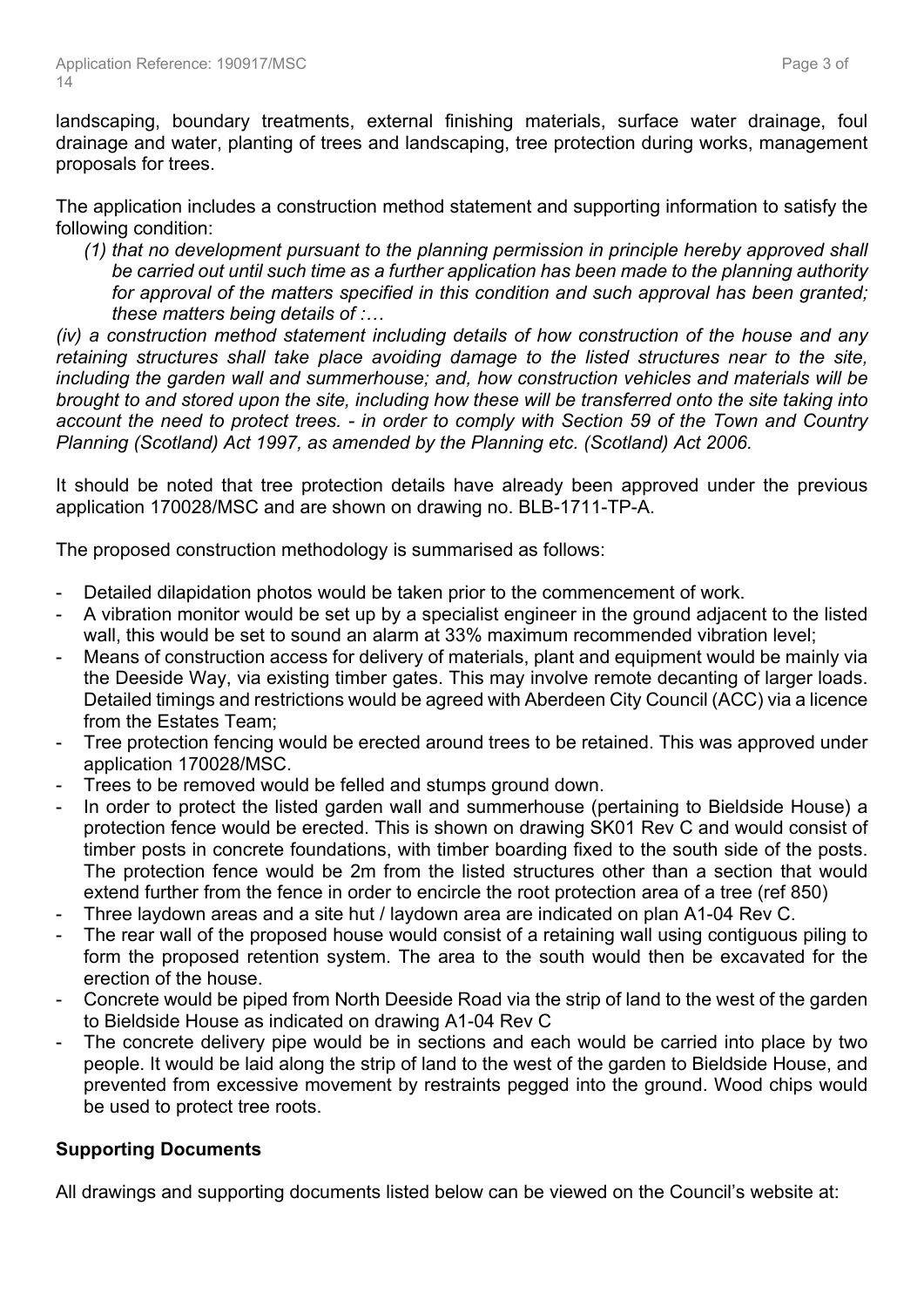[https://publicaccess.aberdeencity.gov.uk/online](https://publicaccess.aberdeencity.gov.uk/online-applications/applicationDetails.do?activeTab=documents&keyVal=PSM66GBZGMM00)[applications/applicationDetails.do?activeTab=documents&keyVal=PSM66GBZGMM00](https://publicaccess.aberdeencity.gov.uk/online-applications/applicationDetails.do?activeTab=documents&keyVal=PSM66GBZGMM00)

The supporting information includes the following

Construction Method Statement by Burns Construction (Aberdeen) Ltd V3 (October 2019) Drawings, including Drainage Layout 101 Rev H, Temporary Works Layout A1-04 Rev E, Temporary fence to protect existing wall SK01 Rev C Email from Ramsay and Chalmers 02.10.2019, as amended by email of 08.10.2019 Emails from Astell Associates dated 19 September 2019 & 2 October 2019 Review of Information by David Narro Associates 16 September 2019 and subsequent note Letter from Greencat Geotechnical 2 August 2019 Ramsay and Chalmers Report dated 20 August 2019 Statement on Construction Method by NORR, 4 June 2019 (sections subsequently amended by later documents), including: Greencat Geotechnical Ground Investigation of May 2019 TechnikGS letter 'New Retaining Wall' dated 4 June 2019

# **CONSULTATIONS**

**Cults, Bieldside And Milltimber Community Council** – Objection is summarised as follows: The CBMCC strongly objects to the construction access being taken from the Deeside Way, due to the hinderance to recreational use, for safety reasons and due to the weight of equipment causing damage to the Walkway.

Objection is also made to the use of the side roads of Bieldside for the loading and unloading of equipment over a protracted period.

The pumping of concrete from North Deeside Road is a further point of objection, due to potential for disruption of traffic and possible land ownership issues in the vicinity of the access to Bieldside Mill.

# **REPRESENTATIONS**

158 representations, some with supplementary comments, have been received (135 objections, 18 in support and 5 neutral). The matters raised can be summarised as follows –

- 1. Deeside Walkway and surrounding public areas
- Damage to surface and trees/ vegetation on the Deeside Way due to construction related vehicles;
- Principle of use of Deeside Way for construction in terms of impact upon the users of the path, including those with special needs. Concern that the Walkway would be closed for a significant period.
- Safety concerns due to use of walkway by construction related vehicles and its role as a public route.
- Suitability of access to Walkway from Golf Road and adjoining minor roads.
- Loss of parking at the access point to the Walkway near to the Golf Road bridge
- Impact of removal of materials from site in terms of accumulation of mud and dust on neighbouring roads and public areas
- Delivery of concrete from North Deeside Road disruption to traffic.
- The Notice of Motion by Councillor Boulton, to the city Growth and Resources Committee of 26<sup>th</sup> September in relation to use of the Deeside Way is noted, and it is stated that the construction access relating to this application is entirely at odds with this.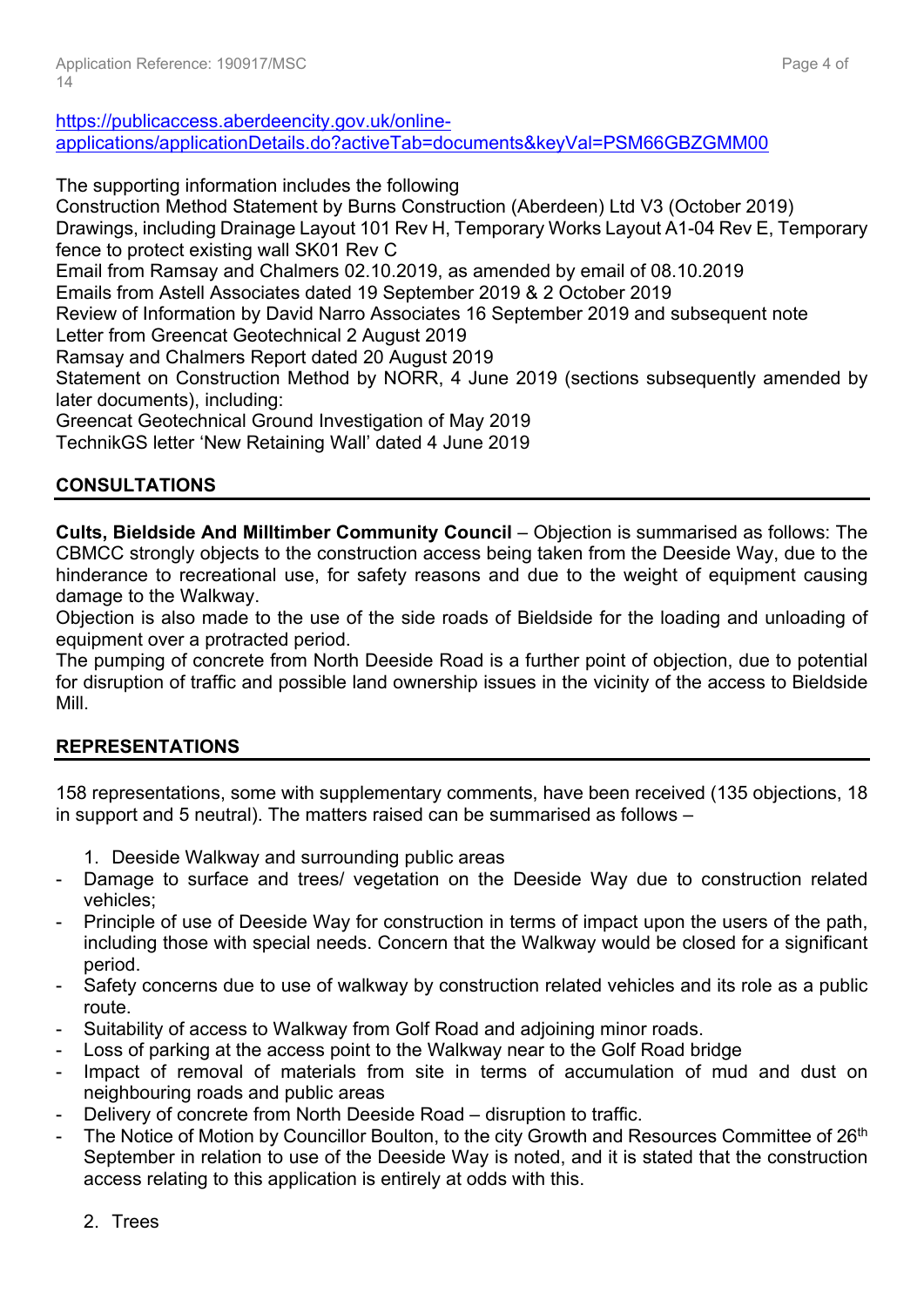- Impact of proposals on protected trees the site is covered by two Tree Protection Orders (TPO 56 and 96)
- Concrete pipe would be within root protection areas of protected trees.
- That the stump grinder used to remove tree stumps would create vibrations that would risk damaging the listed structures.
	- 3. Land Ownership issues on application site and adjoining areas.
	- 4. Damage to Listed Wall and Gazebo
- Listed retaining wall sits on topsoil, the gazebo is supported by the wall and any degree of vibration puts both at risk. The recommendation by the independent engineers David Narro Associates (DNA) that dilapidation photos are taken is evidence that no degree of vibration is acceptable.
- Following installation of retaining wall and excavation of area for house, lateral movement in ground behind (to north of) retaining wall would risk damage to listed structures.
- That the requirement for hand digging of the foundations to the protective fence as recommended by DNA, indicate the fragility of the listed structures. There remains concern that the installation of the fence would have an adverse impact on the listed structure.
- That the requirement to monitor vibrations suggests that there would be an impact on the listed structures, this is not acceptable, as there should be no impact. The objector queries the process following works ceasing due to anticipated damage. The Ramsay and Chalmers Statement on the condition of wall and impact of piling, focuses on the current condition of the wall, whereas the key issue is the proposed house construction.
- That the concrete pumping route is unsuitable due to additional loading on the retaining listed wall, and that there is insufficient space between the gazebo and protective fencing.
- Concerns remain regarding the impact of surface water drainage on the listed structures, as the plan indicates that the detailed design would be provided by others.
- That the two trial pits carried out by Green Cat Geotechnical, confirm the fragile nature of the wall.
	- 5. Procedural matters
- Legal agreement associated with Planning Permission in Principle (PPiP) is substandard and does not reflect Committee decision.
- Site area of this current application is different to that of the PPIP
- Inadequate Council response to drilling of boreholes and poor administrative procedures of the Council.
- That the Council did not follow the terms of the licence granted for access to the Deeside Way for borehole drilling
- That planning permission is required for the use of the timber gates that were installed within the fence along the southern boundary of the application site.
- That the engagement of an independent engineer indicates that the planning authority does not find the application submission satisfactory and in that case the application should have been refused.
- That the multiple submissions of further information, confirms that it is simply not possible to undertake construction without damage to the listed structures.
	- 6. Flood Risk in terms of surface water overland flows.
	- 7. That the level of objections received is a material consideration that should lead to the refusal of the application.

Expressions of support were also received, these are summarised as follows:

8. That sufficient detail has been provided in the construction methodology to alleviate concerns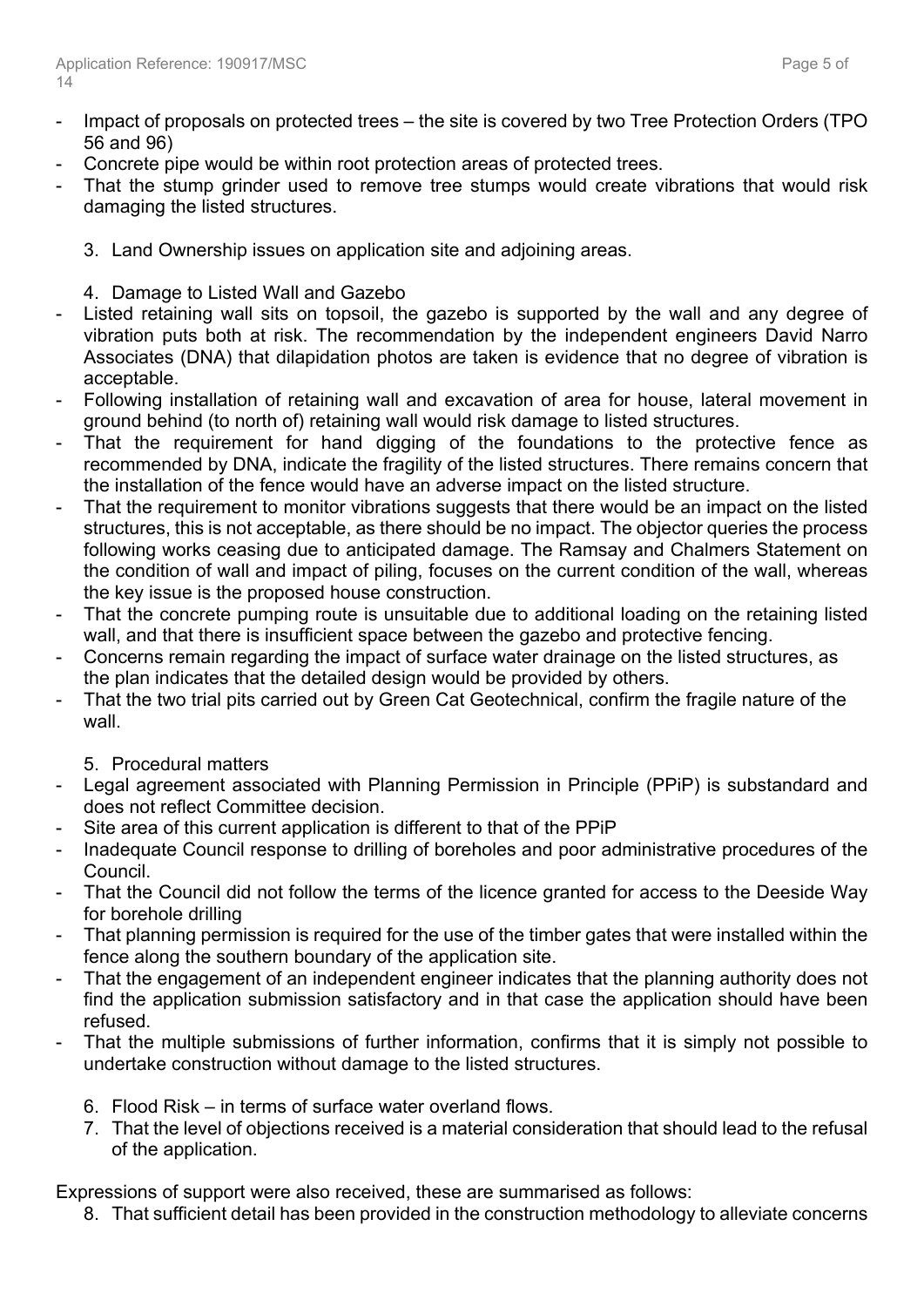- 9. That the Council's licence system controls use of the Deeside Walkway, including potential damage; use of the line is minimal and is necessary for those living in the area
- 10.Positive comments about design of house.
- 11.Canvassing by principal objectors without particulars of application being explained.

## **MATERIAL CONSIDERATIONS**

#### **Legislative Requirements**

Sections 25 and 37(2) of the Town and Country Planning (Scotland) Act 1997 require that where, in making any determination under the planning acts, regard is to be had to the provisions of the Development Plan and that determination shall be made in accordance with the plan, so far as material to the application unless material considerations indicate otherwise.

There is a statutory duty under section 59(1) of the Planning (Listed Buildings and Conservation Areas) (Scotland) Act 1997 Act to preserve the listed building.

## **Aberdeen City and Shire Strategic Development Plan (2014) (SDP)**

The purpose of the SDP is to set a spatial strategy for the future development of the Aberdeen City and Shire. The general objectives of the plan are promoting economic growth and sustainable economic development which will reduce carbon dioxide production, adapting to the effects of climate change, limiting the use of non-renewable resources, encouraging population growth, maintaining and improving the region's built, natural and cultural assets, promoting sustainable communities and improving accessibility.

From the 29 March 2019, the Strategic Development Plan 2014 will be beyond its five-year review period. In the light of this, for proposals which are regionally or strategically significant or give rise to cross boundary issues between Aberdeen City and Aberdeenshire, the presumption in favour of development that contributes to sustainable development will be a significant material consideration in line with Scottish Planning Policy 2014.

The Aberdeen City Local Development Plan 2017 will continue to be the primary document against which applications are considered. The Proposed Aberdeen City & Shire SDP 2020 may also be a material consideration.

## **Aberdeen Local Development Plan (2017)**

Policy D4 – Historic Environment Policy H1 – Residential Areas Policy NE5 – Trees and Woodland

**Supplementary Guidance and Technical Advice Notes** Trees and Woodland Supplementary Guidance

# **Other material considerations**

Appeal Decision Notice on PPA-100-2090 dated 11.12.18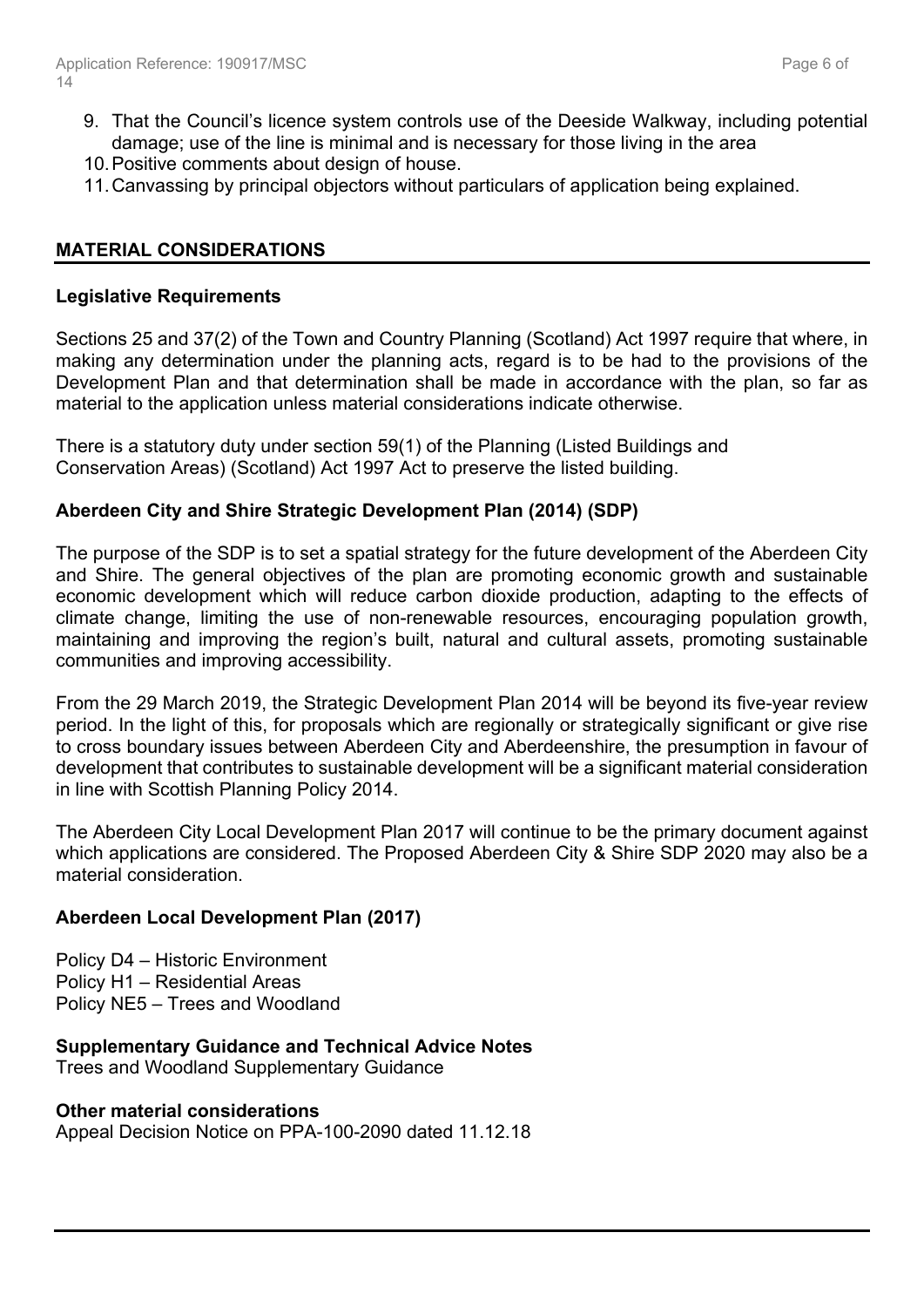## **EVALUATION**

The principle of development was established by the permission granted under Planning Permission in Principle (PPiP) Reference 120491.

It is not therefore relevant to revisit the matters of principle that were considered at that time, other than in so far as the details of the current application are relevant to those matters. There no further matters raised that require consideration under Policy H1 – Residential Areas. The proposal relates to the method of construction of a residential unit that has been granted planning permission in principle and is not discordant with Policy H1.

The previous MSC application approved the matters of: design of house, landscaping, boundary treatments, external finishing materials, surface water drainage, foul drainage and water, planting of trees and landscaping, tree protection during works and management proposals for trees.

#### **The only matter for consideration (and that can be legitimately be considered) in terms the current application is whether the submissions are satisfactory in terms of the following condition:**

*1. that no development pursuant to the planning permission in principle hereby approved shall be carried out until such time as a further application has been made to the planning authority for approval of the matters specified in this condition and such approval has been granted; these matters being details of :…*

*(iv) a construction method statement including details of how construction of the house and any retaining structures shall take place avoiding damage to the listed structures near to the site, including the garden wall and summerhouse; and, how construction vehicles and materials will be* brought to and stored upon the site, including how these will be transferred onto the site taking into account the need to protect trees. - in order to comply with Section 59 of the Town and Country *Planning (Scotland) Act 1997, as amended by the Planning etc. (Scotland) Act 2006.*

The outcome of the appeal PPA-100-2090 to the Scottish Government's Planning and Environmental Appeals Division is a material consideration. The Reporter's decision was to approve, other than in respect of condition 1(iv), which was refused with the reasoning for refusal as follows:

## *"The construction method statement*

*15. Policy D4 of the local development plan requires the protection, preservation and enhancement of the historic environment. Although not expressly cited in the 1981 listing description of Bieldside House, the retaining wall and the gazebo are features of special architectural or historic interest and are an integral part of the category 'B' listed building. I note earlier comments from Historic Scotland that a modern listing description of Bieldside House would specify all of the 'Arts and Crafts' style garden structures and walls as essential elements in the merit of the listed group. I conclude that the wall and the gazebo are undoubtedly very important elements of the listed Bieldside House.*

*16. I have carefully studied the contents of both the letter from Ramsay and Chalmers of 9 September 2016 and the subsequent construction method statement (CMS) submitted on behalf of the appellant by Anderson Construction and dated April 2017, in response to condition 1(iv).*

*17. The retaining wall along the northern boundary of the appeal site is some 5.8 metres from the closest part of the proposed house. It is constructed of random rubble with lime and sand mortar and displays a simple decorative coping. No evidence has been provided setting out the means and sufficiency of its foundations. Neither was this apparent during my site inspection. At the southwestern part of the garden of Bieldside House the random rubble wall supports the brick and timber construction of the gazebo. As pointed out by the Architectural Heritage Society of Scotland the haphazard placement of the wall's irregular shaped stonework, and the absence of an horizontal*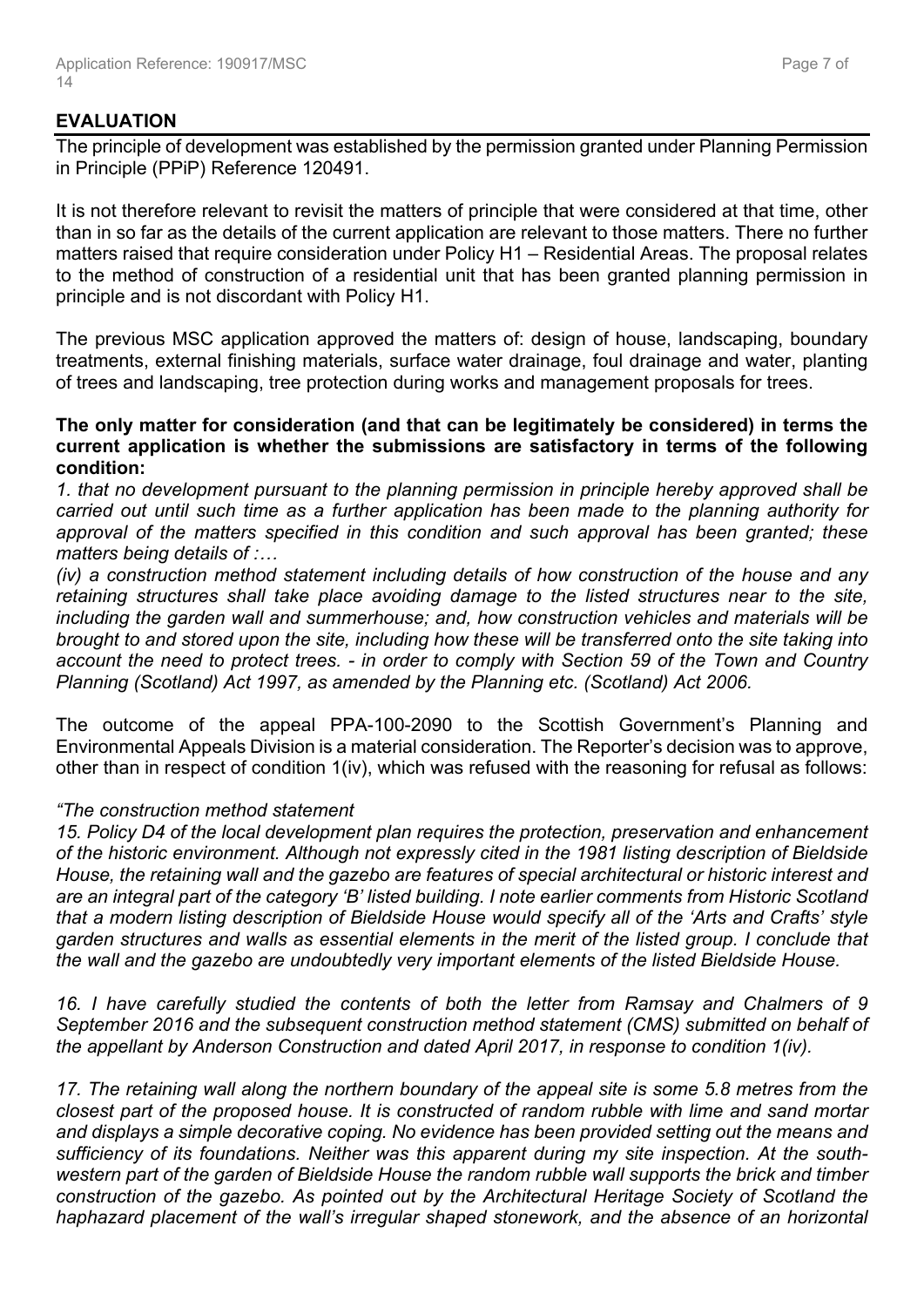*bedding surface, could increase the vulnerability of the structure to changes caused by groundworks in its vicinity.*

*18. The construction of the house requires the excavation of an undisclosed volume of soil and the formation of an internal reinforced concrete retaining wall. The CMS proposes the erection of a protective hoarding some 2 metres from that part of the wall and gazebo where excavations would be undertaken. To the appellant the hoarding would afford protection from accidental damage by plant and machinery and, it is submitted, from potential undermining due to the new building excavations.*

*19. To the appellant the construction process would not involve any, unnamed, abnormal construction activities, and any activity likely to cause any "undue and excessive" vibration would be prohibited. The north wall of the house would be constructed at a distance from the existing boundary wall and gazebo to avoid what is termed any unspecified "special construction techniques". Excavation works for the wall of the proposed house would involve "careful excavating"* to formation level and the creation of a "safe and stable bank" up to the existing ground level at the *position of the temporary hoarding. The appellant's contractor and consulting structural and civil engineer are satisfied that the measures will be sufficient to protect the wall and these parties would be responsible for ensuring that there is no damage caused during construction. The proposed protection measures are supported by the council's planning officer.*

*20. I have no evidence that the council had advice from independent structural engineers before reaching its decision. However I consider that the importance of preserving the boundary wall and gazebo cannot be overstated. Any weakening of the boundary wall and its foundations could lead, over time, to its movement and even partial collapse. The retaining function that it performs could be compromised with adverse consequences for the retained garden ground to the north. Even a very small alteration to that part of the boundary wall where it supports the gazebo could have adverse consequences for the integrity of that important historic structure.*

*21. I find that many of the appellant's underlying assumptions relative to condition 1(iv) are not substantiated by strong evidence. No technical details has been submitted to justify how the "sufficiently" robust fence is at an "appropriate" distance to provide "sufficient" comfort that the construction of the house will not impact on the boundary wall's stability and condition, thereby not requiring "special" construction techniques. Construction methods would avoid "excessive" but unquantified vibrations in the "vicinity" of the boundary wall and gazebo although, contrary to this intent, other techniques such as piling would be introduced "locally", should these be deemed necessary.*

*22. It has not been demonstrated how the 2-metre-high hoarding, while stopping the passage of* plant in proximity to the boundary wall, will prevent the undermining of the wall. I have no evidence *on the integrity and properties of the "safe and stable bank", and its reinstatement, which would rise to the ground level of the proposed fence, some 2 metres from the boundary wall. No reference is made to the construction effects of the private domestic pumping station and any associated underground piping, shown some 5 metres south of the boundary wall on drawing 101 'Drainage Layout'. It has not been demonstrated whether the extensive construction works under the appeal site's existing surface would result in changes to surface runoff and subsurface drainage, potentially causing the destabilisation of parts of the historic boundary wall. No details of the means of importation of pumped concrete are demonstrated, with the exception of access from the "top end of the site" being considered.*

*23. The requirements of policy D1 'Historic Environment' of the local development plan and my statutory duty under section 59(1) of the Planning (Listed Buildings and Conservation Areas) (Scotland) Act 1997 Act require a much greater degree of certainty than that which is before me in order to ensure the preservation of the historic wall and the gazebo. Having regard to the statutory*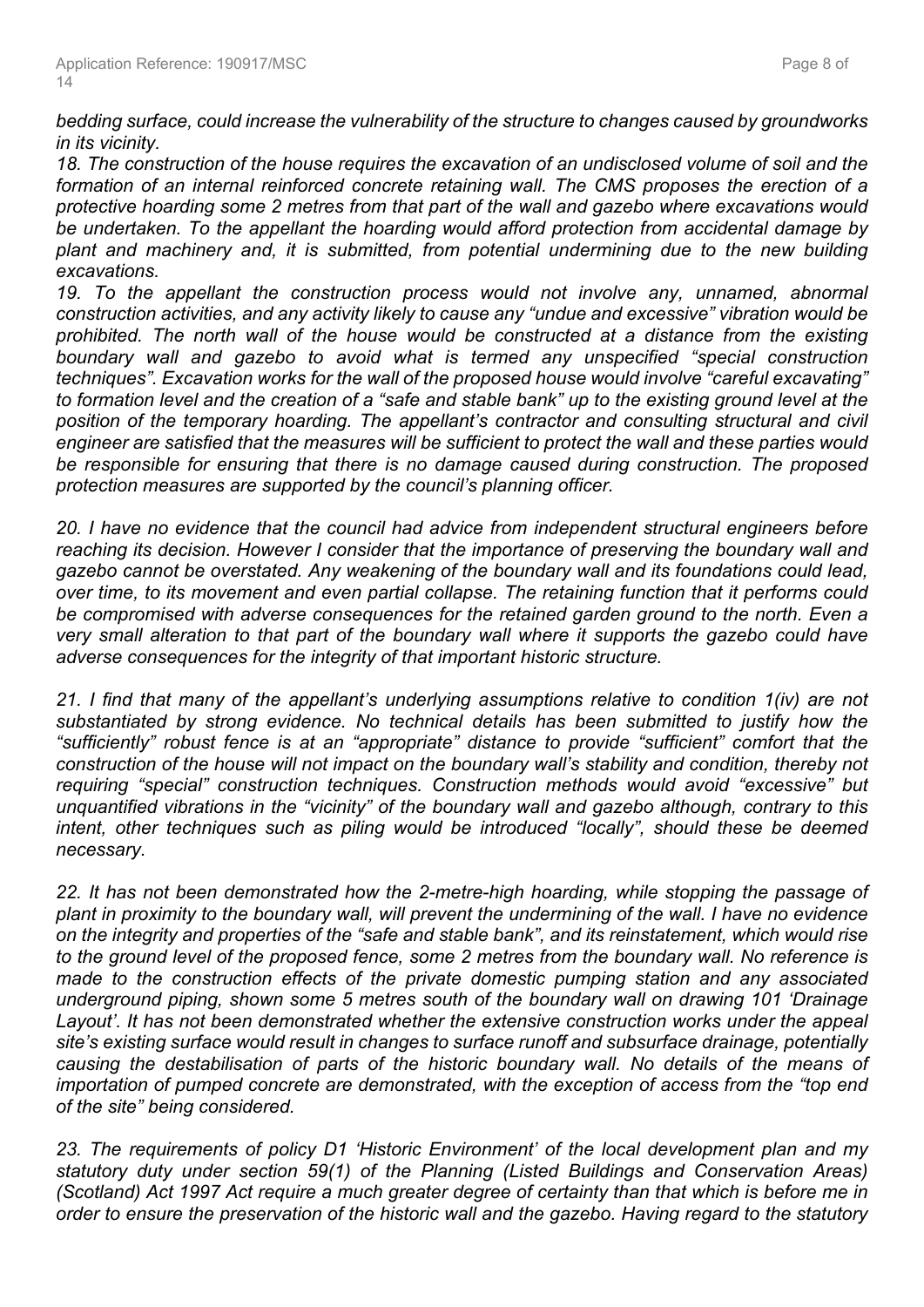duty my conclusion is that the proposal would not preserve the listed building and I agree with the *council and refuse to discharge condition 1(iv) of planning permission P120491."*

The following conditions were attached to the approval:

**Conditions** 

1. That any tree removal works agreed in terms of this planning permission shall take place outside the bird breeding season, which for the purposes of this permission shall be taken to be beginning of March until the end of August.

Reason: In the interests of protecting wildlife.

2. That works shall not take place unless there remains in place on site the scheme for the protection of trees and to be retained on the site during construction works as approved under this MSC permission in relation to condition 12 (Ref. 120491) and this has been agreed on site with the planning authority.

Reason: In order to ensure adequate protection for the trees on site during the construction of the development.

3. That all planting, seeding and turfing, including the sedum roof, comprised in the approved scheme of landscaping shall be carried out in the first planting season following the completion of the development and any trees or plants which within a period of 5 years from the completion of the development die, are removed or become seriously damaged or diseased shall be replaced in the next planting season with others of a size and species similar to those originally required to be planted, or in accordance with such other scheme as may be submitted to and approved in writing for the purpose by the planning authority.

Reason: In the interests of the amenity of the area.

4. That any tree work which appears to become necessary during the implementation of the development shall not be undertaken without the prior written consent of the planning authority; any damage caused to trees growing on the site shall be remedied in accordance with British Standard 3998: 1989 "Recommendation for Tree Works" before the building hereby approved is first occupied. Reason: In order to preserve the character and visual amenity of the area.

5. That no materials, supplies, plant, machinery, spoil, changes in ground levels or construction activities shall be permitted within the protected areas specified in the aforementioned scheme of tree protection without the written consent of the planning authority and no fire shall be lit in a position where the flames could extend to within 5 metres of foliage, branches or trunks.

Reason: In order to ensure adequate protection for the trees on site during the construction of the development.

6. The proposals shall be carried out in complete accordance with the management proposals for the care and maintenance of all trees to be retained and for any new areas of planting (to include timing of works and inspections) and as approved under condition 13 (Ref.120491), unless the planning authority has given prior written approval for a variation.

Reason: In order to preserve the character and visual amenity of the area.

7. The structures required for the site hut and welfare area shall not be delivered to the site via the Deeside Walkway, unless details are submitted to and agreed in writing by the planning authority showing how this can be implemented without damage to trees. Reason In the interests of protecting trees.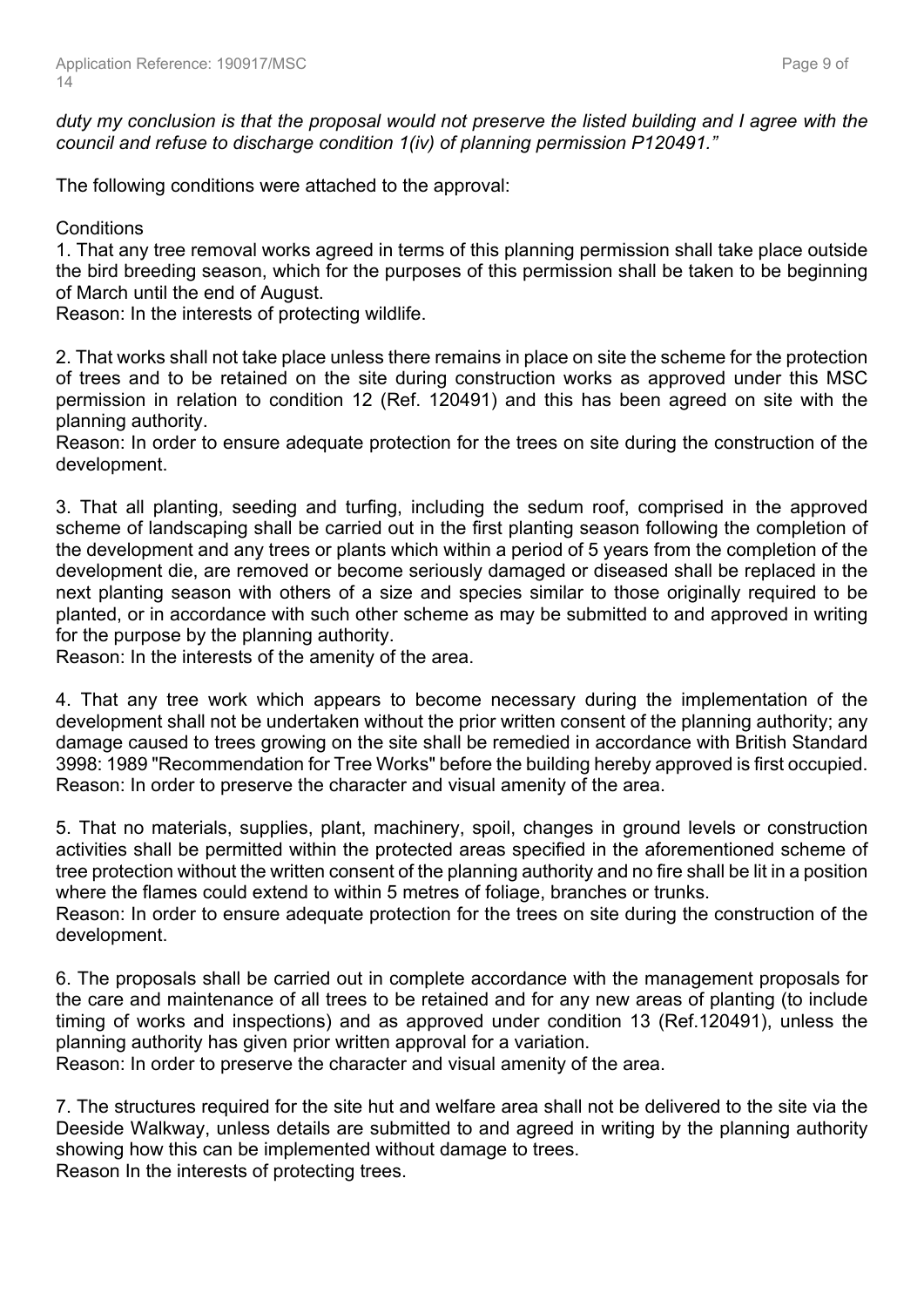8. No plant, machinery or construction vehicles shall access the area of the site in which construction is proposed to take place via either the western access to North Deeside Road, or via the Bieldside Lodge / car park area and the eastern access.

Reason: In the interests of protecting trees.

9. The pipes for the underground services shall not be installed other than in accordance with further details of the thrust boring technique being submitted to the planning authority, including a report from a suitably qualified person on the suitability of the site, details of the machinery size and pit locations.

Reason: In the interests of protecting trees.

The relevant issues for consideration, taking into account the information contained within the supporting documents above and the Reporters reasons for refusal are summarised as:

impact on listed structures of groundworks for the house itself, pumping station and underground piping, including resultant vibrations; adequacy of the proposed protection measures; impact of surface run-off and subsurface drainage works on listed structures; details of pumping concrete; impact on listed structures and trees of vehicular access and movements, storage and movement of materials and temporary structures required for the construction.

Other matters raised by objectors as summarised above will also be given careful consideration.

The relevant issues for consideration, taking into account the information contained within the supporting documents above and the Reporters reasons for refusal are summarised as:

impact on listed structures of groundworks for the house itself, pumping station and underground piping, including resultant vibrations; adequacy of the proposed protection measures; impact of surface run-off and subsurface drainage works on listed structures; details of pumping concrete; impact on listed structures and trees of vehicular access and movements, storage and movement of materials and temporary structures required for the construction.

Other matters raised by objectors as summarised above will also be given careful consideration.

## **Independent Engineer**

In response to the Reporter's decision, the planning authority engaged an independent professional civil engineer to provide advice on the construction method and supporting information. David Narro Associates of 36 Argyle Place, Edinburgh undertook a review of the application information and letter dated 16 September is available on the planning website as noted above. This identified some additional information requirements, whilst stating that if these minor additional points could be addressed, then it is believed that this would satisfy the planning condition 1(iv) in terms of listed structures.

## **Impact on listed structures**

The application submissions include ground investigation, a site investigation and specialist recommendations for the new retaining wall. These form the evidence base on which the proposed construction method has been formulated.

The independent engineer has considered the information submitted and provided a review to the planning authority. This accepted the proposals put forward by the applicant with additional information required as follows: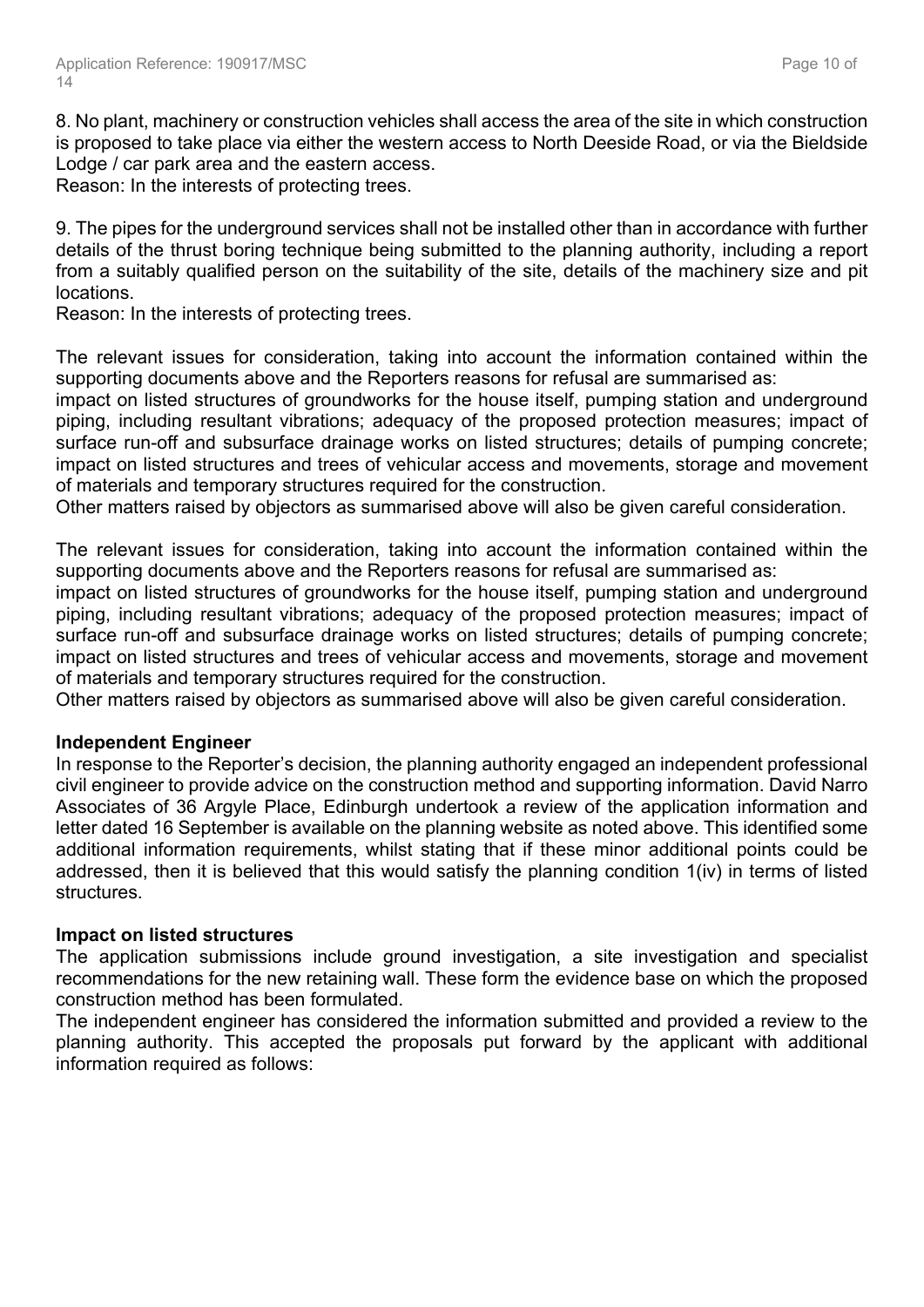| <b>Issue Raised</b>                                                   | <b>David Narro Associates (DNA)</b>                                                                                                                                                                                                                                                                                    | <b>Further Information &amp; Conclusion</b>                                                                                                                                                                                                                                                                                                                                                                                                                                                      |
|-----------------------------------------------------------------------|------------------------------------------------------------------------------------------------------------------------------------------------------------------------------------------------------------------------------------------------------------------------------------------------------------------------|--------------------------------------------------------------------------------------------------------------------------------------------------------------------------------------------------------------------------------------------------------------------------------------------------------------------------------------------------------------------------------------------------------------------------------------------------------------------------------------------------|
| Adequacy of<br>protection<br>fence to<br>prevent<br>undermining       | comment<br>The construction method now<br>involves piling and then excavation,<br>therefore the issue of undermining is<br>dealt with by the construction<br>methodology.<br>Concern raised about size of<br>foundations to temporary fence and<br>method of its construction, removal<br>and reinstatement of ground. | Foundations to temporary fence have<br>been reduced in size and method for<br>hand digging and reinstatement has<br>been added.<br>DNA considers that the submissions<br>satisfy requirements of condition in<br>this respect.                                                                                                                                                                                                                                                                   |
| $Piling -$<br>monitoring and<br>checking                              | Type of piling is considered<br>appropriate.<br>Dilapidation photographs should be<br>taken before and after works. Walls<br>should be visually inspected during<br>piling and after each piling event.                                                                                                                | Revised method statement includes<br>reference to dilapidation<br>photographs, visual inspection and<br>that if any change is noted works<br>shall cease.<br>DNA considers that with attachment<br>of planning condition requiring<br>continual visual inspection,<br>inspection after each piling event and<br>comparison with dilapidation photos,<br>then the proposals satisfy the<br>requirements of the condition in this<br>respect.                                                      |
| Pumping of<br>concrete from<br><b>North Deeside</b><br>Road           | Further information required: a<br>drawing showing the route that the<br>concrete pipe would take and a<br>method statement for the works,<br>including how pipe is conveyed from<br>North Deeside Road; and<br>consideration of any additional<br>surcharge onto the existing retaining<br>wall.                      | Drawing A1-04 D has now been<br>submitted showing the route of the<br>concrete pipe via the strip of ground<br>to the west of Bieldside House<br>garden. Details have been provided<br>for this being carried by hand in<br>sections, laid on a 150mm layer of<br>wood chippings to protect tree roots<br>and restrained. DNA considers that<br>satisfactory details have been<br>provided in relation to additional<br>surcharge onto the existing listed<br>retaining wall to Bieldside House. |
| Excavation<br>effects of<br>private<br>domestic<br>pumping<br>station | Location of pumping station is to<br>south of house. Construction method<br>covers this point as the proposal is<br>for piling first and then excavation.                                                                                                                                                              | No further information requested.<br>DNA confirms that satisfactory details<br>have been provided in relation to<br>additional surcharge onto the existing<br>listed retaining wall to Bieldside<br>House.                                                                                                                                                                                                                                                                                       |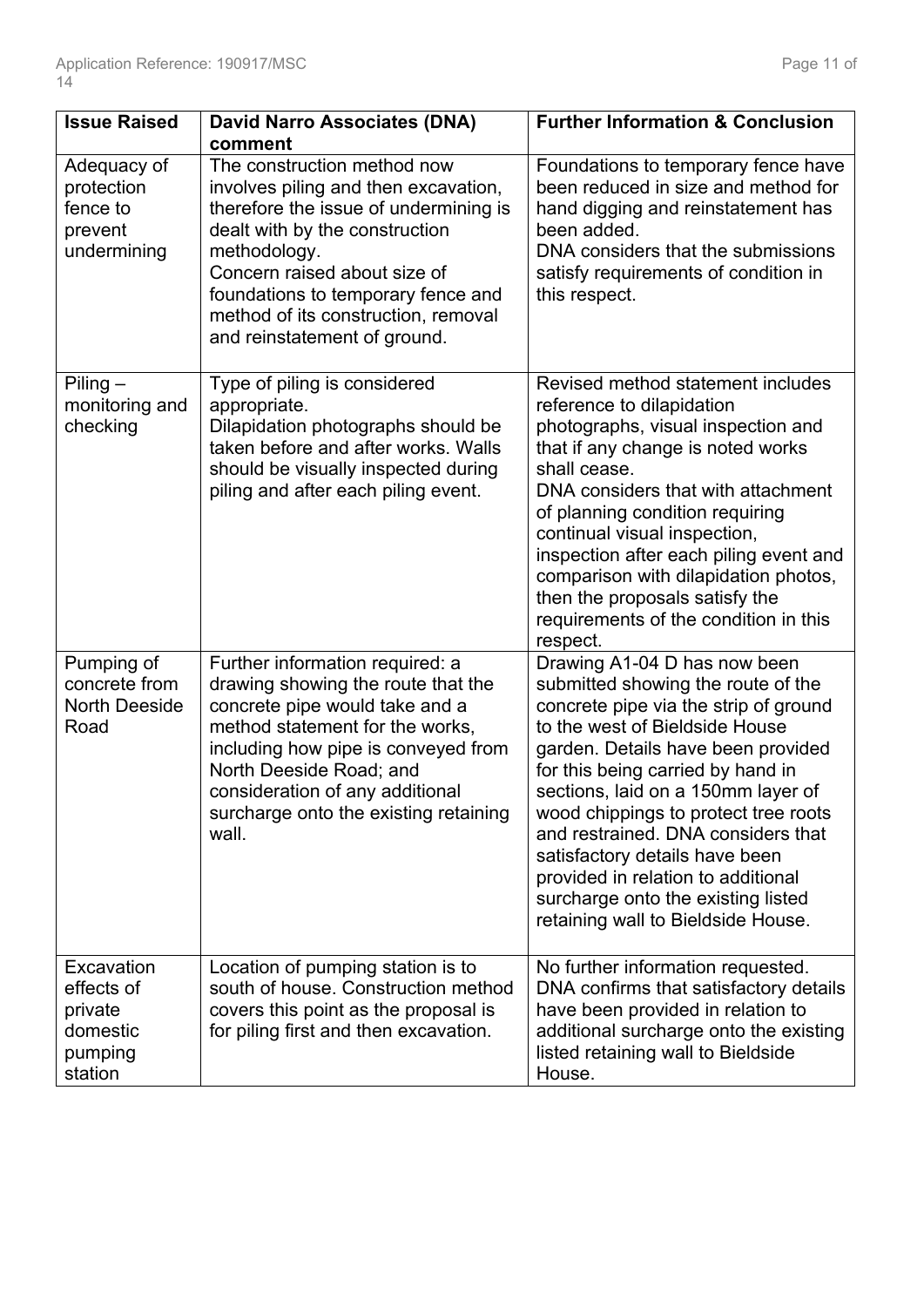| Effect of       | DNA notes report by Greencat that      | Drawing 101 Rev H was submitted       |
|-----------------|----------------------------------------|---------------------------------------|
| construction on | the water table is below the level of  | and DNA considers that shows          |
| surface water   | the new building. A statement was      | drainage proposals that would satisfy |
| run off and     | required in respect of overland flows  | the requirements of the condition.    |
| subsurface      | to ensure there is no change in the    |                                       |
| drainage, with  | way water may collect against the      |                                       |
| potential to    | listed structure in heavy rainfall due |                                       |
| destabilise     | to the presence of the proposed        |                                       |
| listed wall.    | house.                                 |                                       |
|                 |                                        |                                       |
|                 |                                        |                                       |

The supporting information describes how the proposed house would be constructed whilst protecting the integrity of the listed structures nearby. A number of conditions are proposed that require monitoring and protection measures, it is therefore considered that in terms of this current application, the proposal complies with Policy D4 – Historic Environment.

## **Use of Deeside Walkway for construction access.**

As previously stated, most recently in the report on application 170028/MSC, permission for the use of the Deeside Walkway to provide access to the site for construction, including delivery of materials, plant and equipment is for the Council in its capacity as land owner. The Council has an established procedure for the issuing of licenses for access to the Walkway and this is not a legitimate material planning consideration and therefore cannot be taken into account by the planning authority as part of the assessment of this application. Similarly, the creation of access surface between the walkway and the existing timber gates, is outside the application site and creation of a temporary access track for construction falls within permitted development rights which does not require planning permission. The use of the gates for access for construction would be permitted by virtue of the permitted development rights for temporary construction access where planning permission has been granted for development.

## **Trees**

The trees on site are covered by two Tree Protection Orders as noted above. The location of development, tree removal and tree protection measures were approved as part of the PPiP application and previous MSC. With the tree protection fences in place vehicles would be kept outside these areas. Laydown areas are also located outside root protection areas. A condition allows for scaffolding to be erected within the tree protection fences, only where the details have been approved, there is industry standard guidance on scaffolding design, which is referred to in the condition wording. A condition also requires vibration monitoring during 'stump grinding' although it is the level of vibration from the machinery involves is low.

In terms of the pumping of piped concrete near to protected trees, this would involve measure to protect roots including a layer of wood chippings and restraints to prevent excessive movement of the concrete pipe. In view of the above, it is considered that trees would be protected within the context of the previous permissions, and the proposal complies with Policy NE5 'Trees and Woodland'.

# **Other Matters Raised by Objectors**

Many of the matters raised by objectors are dealt with by the above. The following matters were also raised:

- Impact on public roads of pumping concrete and the possible decanting of plant, machinery and materials into smaller vehicles – these matters are not material planning considerations. Where necessary authorisation would need to be sought from the Roads Authority.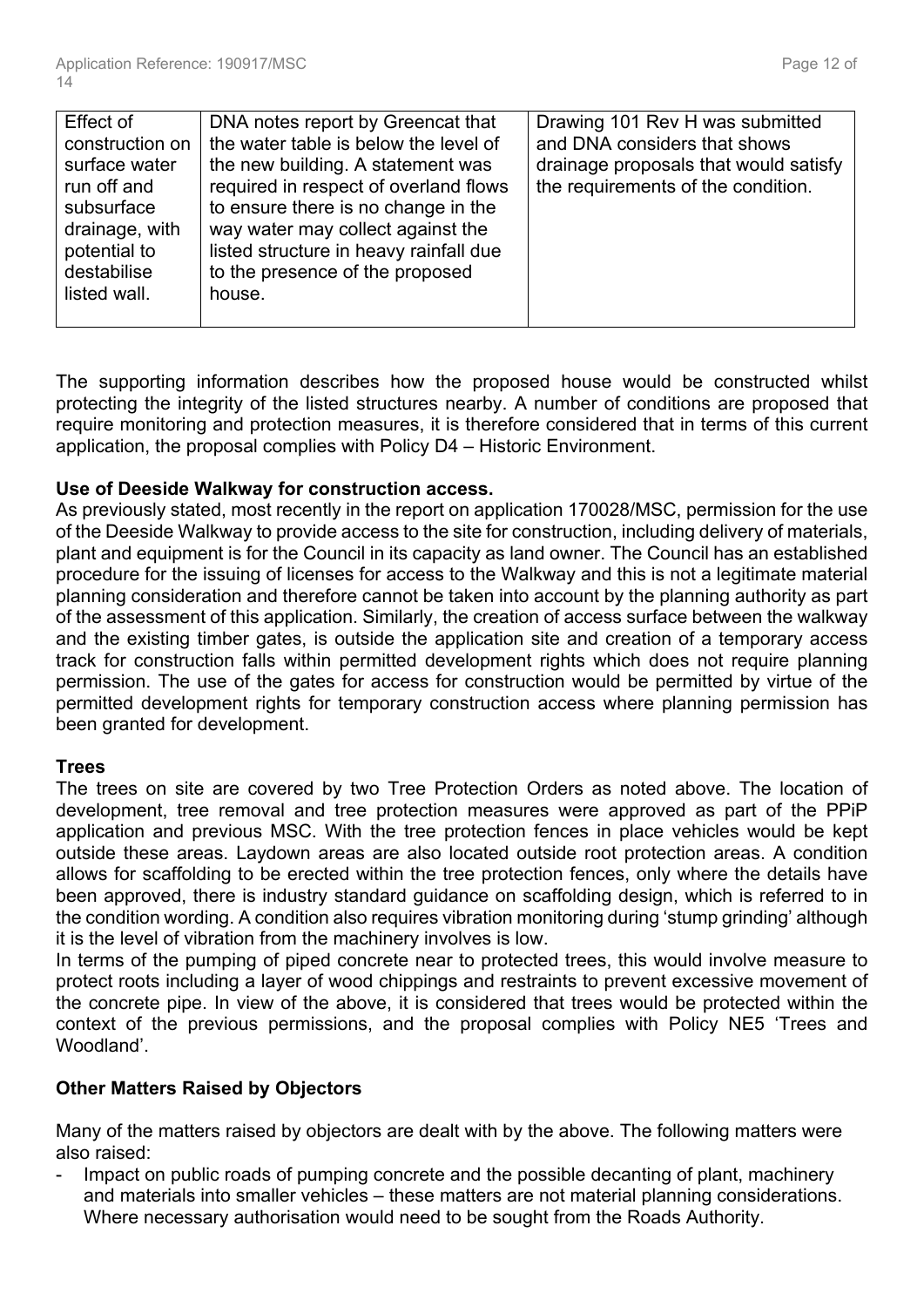- Level of objection in this instance, this is not a material consideration in itself that would lead to refusal of the application. Applications are determined on the merits of the issues.
- Engagement of independent engineer  $-$  the engineer was engaged in order to provide independent advice on technical matters. This was a matter raised by the Reporter in the appeal decision letter.
- Multiple submissions of information these further submissions have added further detail to the application and there is no planning reason why this cannot be assessed on its merits as part of the application.

# **RECOMMENDATION**

Approve conditionally

# **REASON FOR RECOMMENDATION**

That the proposed construction methodology as set out in supporting documents and plans, together with conditions that require monitoring and protection measures to be implemented and retained in place, provides a sufficient degree of certainty that the proposal would preserve the fabric of the listed wall and gazebo to Bieldside House. This accords with Policy D4 – Historic Environment. In the context of the tree works tree protection measures already approved the following the measures and methodology in the application submissions would not result in damage to the protected trees. This accords with Policy NE5 – Trees and Woodland. The proposal satisfies the requirements of Condition 1(iv) of application 120491.

# **CONDITIONS**

- 1. That the foundations for the temporary fence shall be in accordance with drawing SK01 Rev C and excavation, post construction removal and reinstatement of the ground shall be by hand digging only. Reason: in the interests of protecting listed structures.
- 2. That prior to development commencing a full dilapidation photographic survey shall take place of all elevations of the listed retaining wall to the garden of Bieldside House that bound the application site, including the gazebo. These shall be numbered and submitted to the planning authority together with a location plan sufficient to identify the location of each photograph. Within 2 months of the completion of the construction of the house (as defined by a Building Warrant completion certificate), a further set of photographs shall be taken and submitted to the planning authority, together with a formal assessment of the dilapidation photographs against the listed structures.

Reason: in the interests of preserving listed structures.

3. Tree stump grinding and construction, including excavation, shall not take place unless there remains in place and operating, vibration monitoring equipment in the vicinity of the listed structures in a position that shall be agreed in writing with the planning authority; vibration monitors shall have audible alarms. Vibrations shall not exceed 10 mm/s, with a first alarm warning at 5mm/s. The listed structures shall be monitored during piling, with visual inspections after each piling event, including checking of listed structures against dilapidation photographs. A record shall be kept of the maximum vibration level for each day where piling takes place. Should monitoring (in accordance with these conditions and the construction method statement) indicate impact on the listed structures, piling work shall cease and not take place unless there has been a report submitted to and approved in writing by the planning authority recording levels of vibrations and a revised construction methodology.